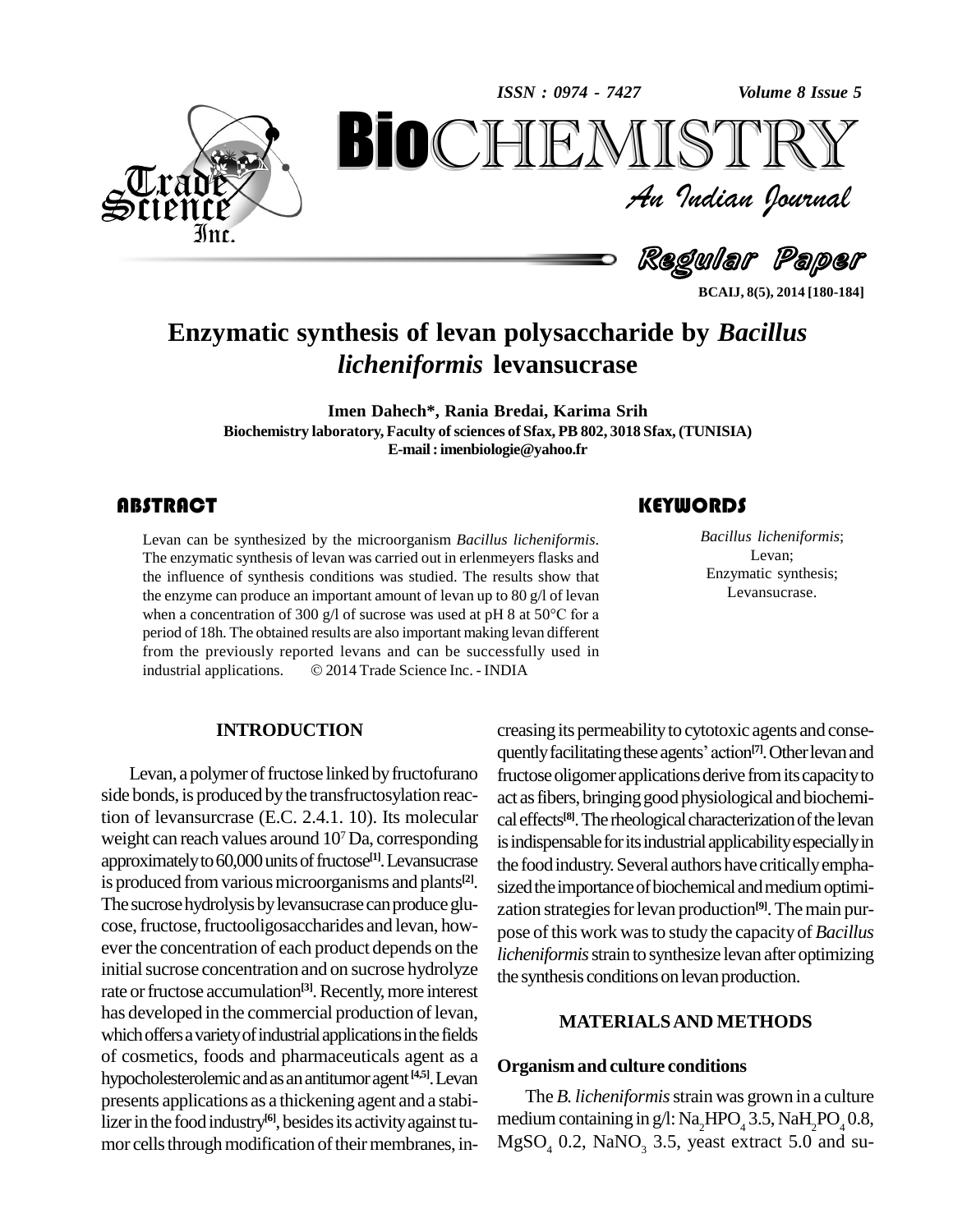$$
\frac{18}{2}
$$

crose 5.0. The incubation was carried out in a rotary crose 5.0. The incubation was carried of<br>shaker (200 rpm) at 40°C for 18h.

#### **Fermentation conditions**

The fermentation medium consisted in  $g/l$ : Na<sub>2</sub>HPO<sub>4</sub> 3.5, NaH<sub>2</sub>PO<sub>4</sub> 0.8, MgSO<sub>4</sub> 0.2, yeast extract 5.0 and system The fermentation medium consisted in g/l:  $\text{Na}_2\text{HPO}_4$  ove<br>3.5,  $\text{NaH}_2\text{PO}_4$  0.8,  $\text{MgSO}_4$  0.2, yeast extract 5.0 and syst<br>sucrose 200. Following heat sterilization (121°C) for 5.0) 20 min, the flask was inoculated with 5% (v/v) of the cine (pH 9.0-10) and the crude enzyme were incubated<br>subculture and incubated for 24h at 40°C on a rotary for 18h and kept at 40°C. The amounts of produced sucrose 200. Following heat sterilization (121°C) for 20 min, the flask was inoculated with 5% ( $v/v$ ) of the subculture and incubated for 24h at 40°C on a rotary shaker (200 rpm) **[10]**.

#### **Analytical methods**

#### **Enzyme extraction**

After suitable fermentation time, the culture was centrifuged at  $10,000 \times g$  for 15min to remove cells and the clear supernatant obtained was used for levan synthesis.

#### **Reducing sugars**

0.5 ml of enzyme extract was added to 0.5 ml of 20% sucrose (w/v) in 20 mM acetate buffer, pH 5.6, 0.5 ml of enzyme extract was added to 0.5 ml of<br>20% sucrose (w/v) in 20 mM acetate buffer, pH 5.6, and the reaction mixture was incubated at  $40^{\circ}$ C for suitable time. The reaction was stopped and reducing sugars were determined by the DNS method **[11]**.

#### **Levan determination**

0.5 ml of enzyme extract was added to 1.5 ml of 20% sucrose  $(w/v)$  in 20 mM acetate buffer, pH 5.6, and the reaction mixture was incubated at <sup>40</sup>°C for suitable time. The levan was quantified in the supernatant by precipitation with ethanol 70% and determined according to Dahech et al. **[12]**.

#### **Effect of reaction time on levan synthesis**

To study the effect of time reaction on levan syn-<br>is, a 2 ml reaction mixture containing 10% of su-<br>se (w/v) in 20 mM acetate buffer (pH 5.6) and the<br>de enzyme were incubated for different incubation<br>es and kept at 40°C. thesis, a  $2$  ml reaction mixture containing  $10\%$  of sucrose (w/v) in 20 mM acetate buffer (pH 5.6) and the<br>crude enzyme were incubated for different incubation<br>times and kept at 40°C. Reducing sugars and the crude enzyme were incubated for different incubation amounts of produced levan were determined.

### **Effect of sucrose concentration on levan synthe sis**

To study the effect of sucrose concentration on levan synthesis, a 2 ml reaction mixture containing different concentrations of sucrose (10, 20, 30 and 40%) (w/v)<br>in 20 mM acetate buffer (pH 5.6) and the crude en-<br>zyme were incubated for 18h and kept at 40°C. The sis by in 20 mM acetate buffer (pH 5.6) and the crude en-

amounts of produced levan were determined.

#### **Optimum pH for levan synthesis**

The optimum pH for levan synthesis was studied over a pH range of 3.0-10 at  $40^{\circ}$ C. The following buffer systems were used at 20 mM: sodium acetate (pH 3.0-5.0); phosphate (pH 6.0-7.0); Tris (pH 8.0); and gly-<br>cine (pH 9.0-10) and the crude enzyme were incubated<br>for 18h and kept at 40°C. The amounts of produced cine (pH9.0-10) and the crude enzymewere incubated levan were determined.

#### **Optimum temperature for levan synthesis**

To determine the optimum temperature for levan synthesis, a 2 ml reaction mixture containing different concentrations of 10% of sucrose  $(w/v)$  in 20 mM acetate buffer (pH 5.6) and the crude enzyme were incu-<br>bated for 18h and kept at various temperatures (40,<br>50, 60, 70 and 80°C). The amounts of produced levan bated for 18h and kept at various temperatures (40, were determined.

#### **RESULTSAND DISCUSSION**

#### **Effect of reaction time**

The time course data on levan synthesis by*Bacilluslicheniformis*isshown in(Figure1).Levanwas pro duced during exponential phase. Presented levansucrase can synthesize fructooligosaccharides (FOS) from the first hours and it is able to catalyze both the transfructosylation reaction (levan formation) and su crose hydrolysis (liberation of fructose and glucose). In



**Figure 1 :Effect of reaction time on enzymatic levan synthe sis by** *B. licheniformis***strain**

**BIO**CHEMISTRY<br>Aa <sup>(fadian fourwal)</sup>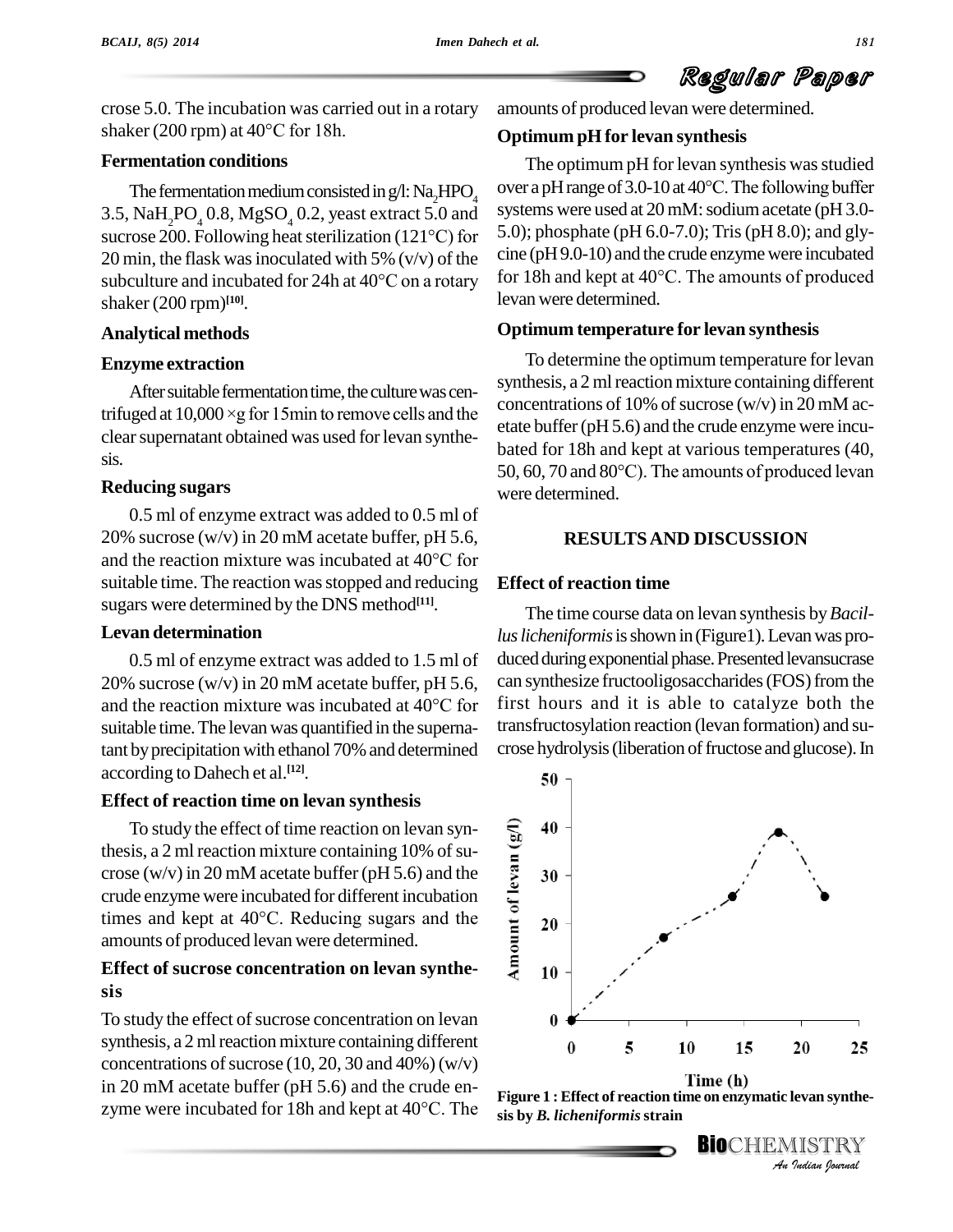fact, levan production increases with the time of synthesis. The optimum amount of levan was obtained at 18h to reach 40 g/l. Unfortunately, the levan production occurs when the initial concentration of sucrose in the medium is high, remaining high concentrations of reducing sugars (Figure 2). If the reaction is carried out for 20h, the amount of reducing sugars decreased and levan concentration decreased. Takahashi strain is an efficient levan-producing strain since it produced the highest yield of levan after 21h<sup>[13]</sup>. Sutherland (1999)<sup>[14]</sup> p reported that several parameters influence the levan synthesis and the biopolymer yield may reduce or in crease.

#### **Effect** of sucrose concentration

The polymer production remained constant  $(20 g)$ l) at lower sucrose content (10%). Further increase in sucrose concentration above 200 g/l strongly affected levan and the optimum  $(80 \text{ g/l})$  was obtained with 30%



**thesis**

100 Amount of levan (g/l) 80 60 40 20  $\bf{0}$ *AnIndian*<br>*Indian*<br>*I*<br>*Indian hournal<br><i>Indian hournal* 30  $\bf{0}$ 40 50



**BIO**CHEMISTRY<br>An Indian Iournal

of sucrose (Figure 3). Above the concentration of 300 g/l of sucrose, the levan synthesis was noted to de crease.

According to Park and Baratti (1993)<sup>[15]</sup>, many microorganisms bear high sugar concentrationsforlevan production. Vinhas (1999)<sup>[16]</sup> obtained maximum formation of levan by Z. mobilis strains with sucrose concentration of 200 g/l. Ahmed et al. (2005) **[17]** stated that sugar concentrations above the 20% may create problems due to the high viscosity caused bythe poly mer. Moreover, Hettwer et al. (1995) **[18]** reported that at higher sucrose concentrations, levan production at the beginning is high but later, its synthesis is inhibited. Then the hydrolase activity increases, accumulating oligosaccharides andincreasingglucose concentrationthat continues inhibition of levansucrase.

#### **Optimum temperature for levan synthesis**

The levan formation during incubation at different **Optimum temperature for levan synthesis**<br>The levan formation during incubation at different<br>temperatures  $(40-80^{\circ}\text{C})$  was studied and the results are shown in Figure 4. Maximum amount of levan (142) temperatures (40-80°C) was studied and the results<br>are shown in Figure 4. Maximum amount of levan (142<br>g/l) was produced at 50°C with initial pH 5.6, while are shown in Figure 4. Maximum amount of levan (142 g/l) was produced at 50°C with initial pH 5.6, while<br>low amount of levan (120 g/l) was produced at 40°C. These results suggest that at higher temperature (up to low amount of levan (120 g/l) was produced at 40°C.<br>These results suggest that at higher temperature (up to<br>40°C) and likewise at higher sucrose concentration, the transfructosylation reaction was preferentially performed. These results are also important characteristics of this levansucrase making it different from the previously reported levansucrases. Dolle et al. **[19]** verified that 25°C at pH 5.0 is the ideal condition for levan production.Moreover,Reiss&Hartmeier **[20]** demonstrated **Figure 2 : Production of reducing sugars during levan syn-** good productivityofthis polymer at temperature vary-



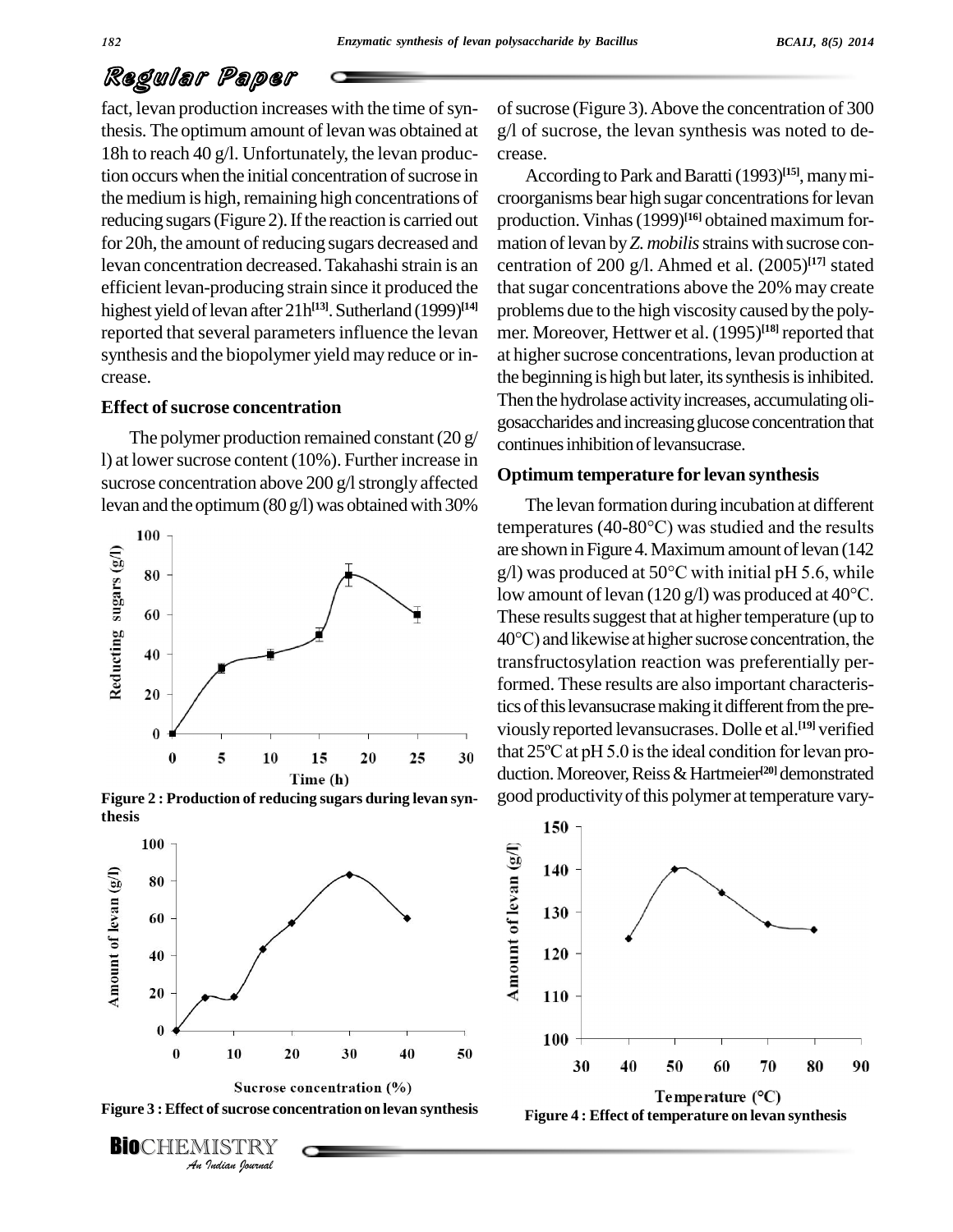#### ing between 27-30ºC at pH 5.0.

#### **Optimum pH forlevan synthesis**

A maximum concentration of levan  $70$  g/l was produced from the reaction at pH 8 with the sucrose con- A maximum concentration of levan 70 g/l was pro-<br>duced from the reaction at pH 8 with the sucrose con-<br>centration of 300 g/l at  $40^{\circ}$ C (Figure 5). Less levan nies ha production occurred at acid pH. The resultsindicated that the optimum pH for levan production lies within 7 and 8.Reiss and Hartmeier **[20]** demonstrated good pro ductivity of this polymer at pH 5.0. Moreover, Lyness and Doelle<sup>[21]</sup> reported that pH5 was optimum for levan uid/liqu production. They reported that pH was an important factor for the polysaccharide production, since high or verylowvaluesmayrepresslevansucrase, the enzyme





**strain on agar plate with sucrose**

responsible for the biopolymer formation.

#### **Visual aspect of levan produced**

The *Bacillus licheniformis* strain was grown on agar with sucrose. In the presence of sucrose, the colonies had a slimymucoid appearance, which indicated the production of the polysaccharide from sucrose (Figure 6).

When ethanol was added in tube containing crude enzyme incubatedwith sucrose for 18h, a biphasic liq uid/liquid batch reaction carried out in ethanol 2.5 v/v (Figure 7A). After a period of time levan starts to precipitate and amonophasic batch reaction appears(Fig ure 7B).



**Figure 7 : Visual aspect of levan produced; Tubesshowing: (A) a biphasic batch reaction carried out in ethanol 2.5 v/v, (B) a monophasic batch reaction after levan precipitation**

#### **CONCLUSION**

the experimental ranges studied. The results show that<br>
the enzyme can produce an important amount of levan<br>
up to 80 g/l of levan when a concentration of 300 g/l of<br>
sucrose was used at pH 8 at 50°C for a period of 18h.<br> **Figure** 6: **Enzymatic synthesis of levan by** *B***. licheniformis**<br>sucrose was used at pH 8 at 50°C for a period of 18h. The experiments showed that yeast extract does not affect levan production by*B. licheniformis*. How ever, Levan production is affected by initial concentration of sucrose, reaction time, temperature and pH in the enzyme can produce an important amount of levan<br>up to 80 g/l of levan when a concentration of 300 g/l of<br>sucrose was used at pH 8 at 50°C for a period of 18h. up to 80 g/l of levan when a concentration of 300 g/l of